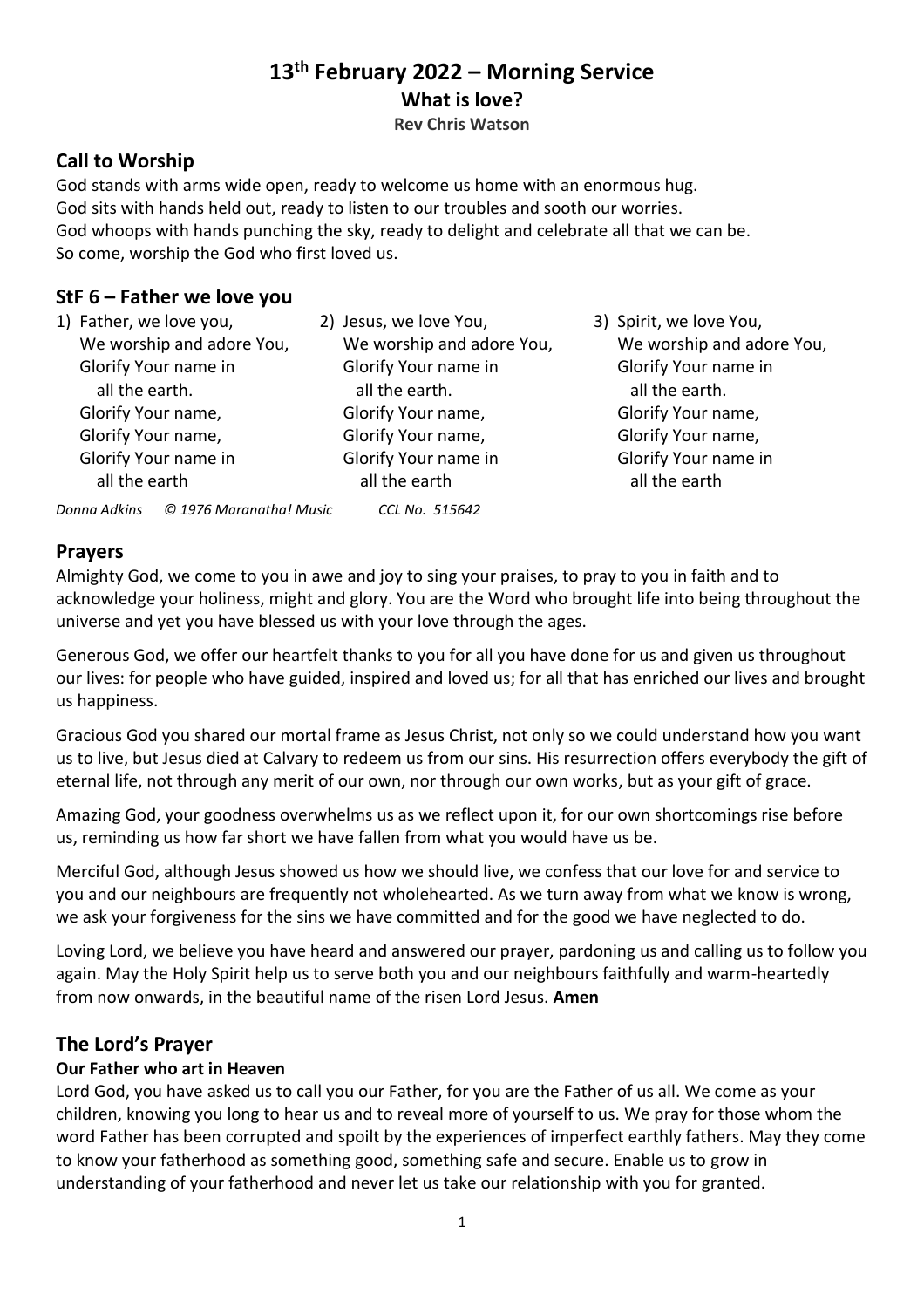### **Hallowed be thy name**

Lord God, we hallow your name; we call you holy, for that is what you are. We pray that every time we use your name it will be with an awareness of whom we are speaking about. May all people learn of your holiness and may we never take your name in vain.

### **Thy kingdom come, thy will be done on earth as it is in heaven**

Lord God we pray so glibly for your will to be done, for your kingdom to come. Help us to grasp what it means for your will to be done in each of our lives. Give us strength and courage as we commit ourselves to seeking and doing your will. May all Christians let your kingdom come in them.

#### **Give us this day our daily bread**

Lord God, we pray for all that we need to live well each day, food for body, mind and spirit. Help us to use wisely of the abundance we have. We pray for those for whom daily bread is a luxury. We remember their needs. We ask for vision and motivation to change a world where some die of hunger whilst others have much more than they could ever use.

#### **Forgive us our trespasses, as we forgive those who trespass against us.**

Lord God, we confess our sins to you, the sins of omission and commission. Forgive us we pray, and restore us into a right relationship with you. We pray for those who find forgiving others an impossible task. Be patient with them, Lord and help us to be understanding. We ask that they will continue to seek your forgiveness, and that they will come to a place of healing and release, finding courage to forgive those who have hurt them. Lord, teach us how to forgive each other that we may live in harmony and be restored into a right relationship with each other.

#### **Lead us not into temptation**

Lord God we are so easily led, so easily tempted. Keep us close to you so that when temptation comes we might be able to resist it in the strength that Christ gives. We pray for those who have given into temptation and feel lost and devastated. May they find your loving presence and forgiveness and be able to move on from this time of trial. We pray for each other that we might not be misled by the apparent good in life but seek always to do your will in your way.

#### **For thine is the kingdom, the power and the glory for ever and ever. Amen**

### **Reading: Isaiah 43:1-7**

But now, this is what the Lord says – he who created you, Jacob, he who formed you, Israel: 'Do not fear, for I have redeemed you; I have summoned you by name; you are mine. When you pass through the waters, I will be with you; and when you pass through the rivers, they will not sweep over you. When you walk through the fire, you will not be burned; the flames will not set you ablaze. For I am the Lord your God, the Holy One of Israel, your Saviour;

I give Egypt for your ransom, Cush and Seba in your stead. Since you are precious and honoured in my sight, and because I love you, I will give people in exchange for you, nations in exchange for your life. Do not be afraid, for I am with you; I will bring your children from the east and gather you from the west. I will say to the north, "Give them up!" and to the south, "Do not hold them back." Bring my sons from afar and my daughters from the ends of the earth – everyone who is called by my name, whom I created for my glory, whom I formed and made.'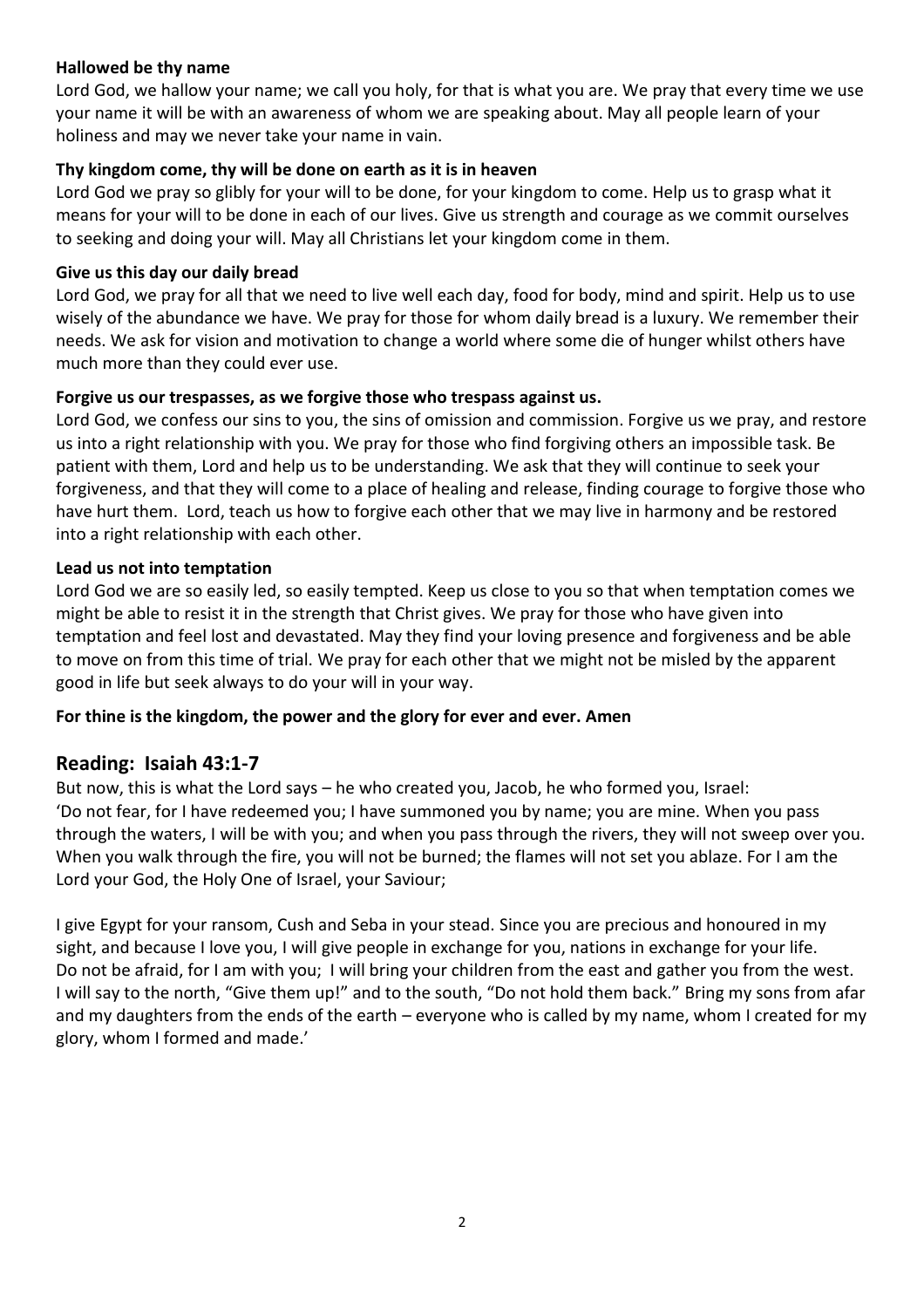# **StF 51 – Great is thy faithfulness**

- 1) Great is thy faithfulness, O God my Father There is no shadow of turning with thee Thou changest not, thy compassions they fail not; As thou hast been thou for ever wilt be:
- *Ch) Great is thy faithfulness! Great is thy faithfulness Morning by morning new mercies I see All I have needed thy hand hath provided Great is thy faithfulness, Lord unto me.*

*Thomas O Chisholm © 1951 Hope Publishing Company CCL No. 515642*

### 2) Summer and winter, and springtime and harvest, Sun, moon and stars in their courses above, Join with all nature in manifold witness To thy great faithfulness, mercy and love

3) Pardon for sin and a peace that endureth, Thine own dear presence to cheer and to guide; Strength for today and bright hope for tomorrow,

Blessings all mine, with ten thousand beside!

# **Reading: 1 Corinthians 13**

If I speak in the tongues of men or of angels, but do not have love, I am only a resounding gong or a clanging cymbal. If I have the gift of prophecy and can fathom all mysteries and all knowledge, and if I have a faith that can move mountains, but do not have love, I am nothing. If I give all I possess to the poor and give over my body to hardship that I may boast, but do not have love, I gain nothing.

Love is patient, love is kind. It does not envy, it does not boast, it is not proud. It does not dishonour others, it is not self-seeking, it is not easily angered, it keeps no record of wrongs. Love does not delight in evil but rejoices with the truth. It always protects, always trusts, always hopes, always perseveres.

Love never fails. But where there are prophecies, they will cease; where there are tongues, they will be stilled; where there is knowledge, it will pass away. For we know in part and we prophesy in part, but when completeness comes, what is in part disappears. When I was a child, I talked like a child, I thought like a child, I reasoned like a child. When I became a man, I put the ways of childhood behind me. For now we see only a reflection as in a mirror; then we shall see face to face. Now I know in part; then I shall know fully, even as I am fully known. And now these three remain: faith, hope and love. But the greatest of these is love.

# **Sermon**

### *What is love?*

Tomorrow is Valentines Day, a day to celebrate love, a day to spend money on flowers and cards, have you noticed how the prices of flowers suddenly go up? It can be a day of fun with a card from an unknown admirer or a day of disappointment when the expected card doesn't materialise. I can remember as a young girl dreading the question from classmates......how many cards did you get, I'm sure that some sent themselves cards!!! All this in the name of Love......

### *What is love?*

In English there is only one word which covers a multitude of different feelings and emotions. I could say I love someone and I love the way they make coffee, do they mean the same thing? I love my job, I love my husband, I would love a holiday, I would love to see......entirely different emotions and feelings are involved. Whatever it is, everybody is looking for it, look at all the dating agencies there are, even ones for Christian singles, look at all the ads there are in the newspapers. An example goes like this; "Genuine Male age 58, From Wolves, slim non smoker, own house and car, looking for a lady any age, for friendship, maybe more!" There's a whole page of like ads in the papers each week. We all need to love and be loved by someone or something other than ourselves.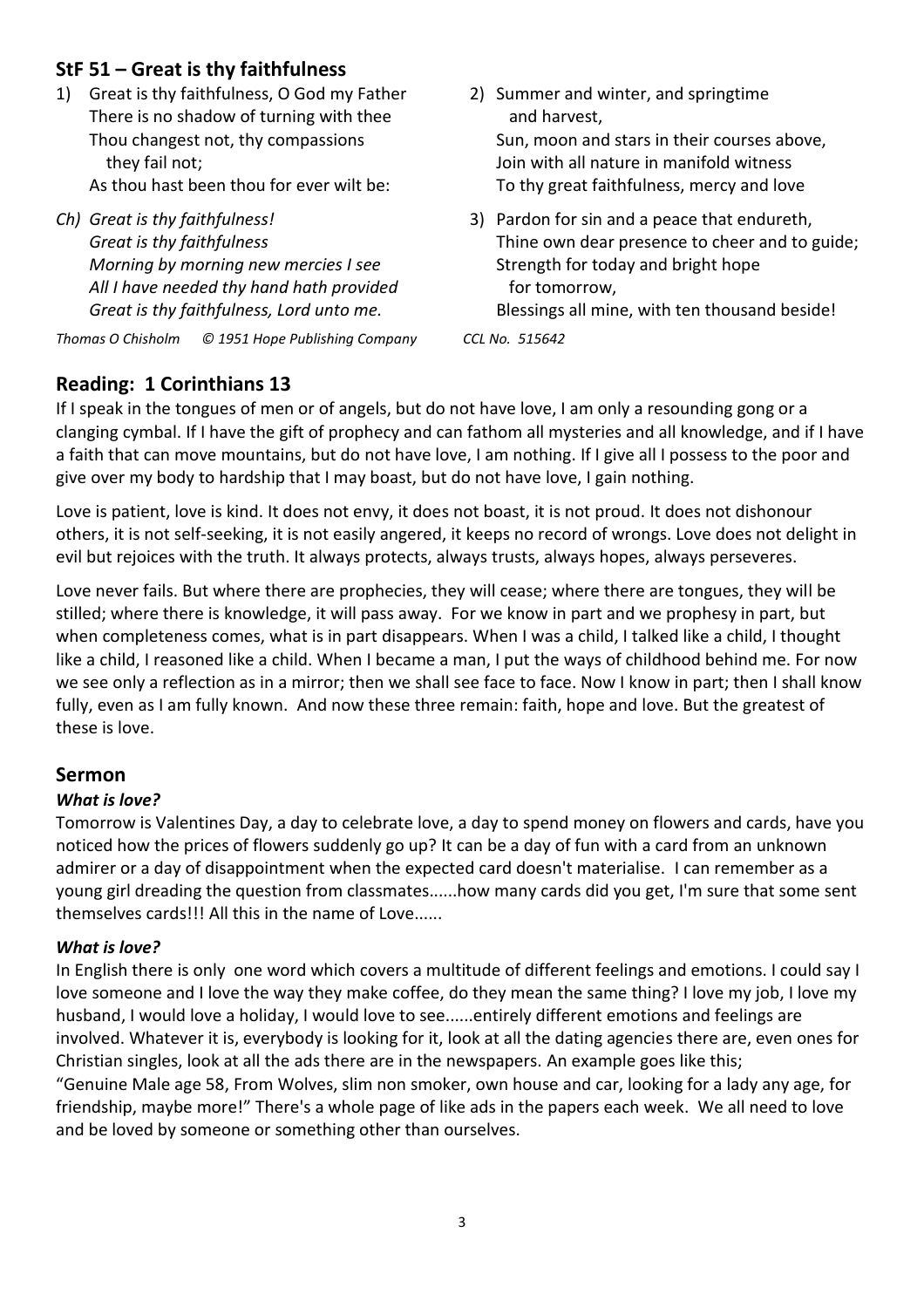The Bible has a lot to say about love. In fact it could be argued that the whole Bible is the telling of a love story, the love story of God for the world he created. It begins with the creation of a world and of people with whom God wanted to have a relationship. To begin with all was well, they walked together and talked in the garden, but then it fell apart and God went to plan B. From Genesis to Revelations we read how God showed himself, firstly to Moses and the Children of Israel, and then to the Gentiles, how time after time he showed his love and was rejected, just read the prophets! Finally he came as one of us to live as we do, to die as we do, so that we can live as he does. He put aside everything to become our sacrifice so we could find our way back to him.

### *What is love?*

Particular passages in the Bible speak directly of love, our reading from Corinthians is one such passage, it is a popular reading at weddings and appropriately so. This letter is believed to have been written by Paul to the church in Corinth whilst he was in Ephesus and was in response to difficulties he had been asked to resolve in that church. Factions had arisen, there were problems around immorality, the Lord's supper, false teachings, to mention but a few. Socially the church was a mixed bunch from the well to do, to Jewish refugees and former thugs, not many were cultured or clever and there was a lack of Old Testament background, all the teachings were new and radical to them with no peg to hang things on. Corinth itself was on a trade route so was important for the spread of the gospel but it was also known for its problems. It had 12 Temples to different gods and goddesses, the one to Aphrodite goddess of love, specialised in religious prostitution which explains why there was a moral problem in this young church.

A couple of the temples summoned people to worship by ringing bells and gongs, which explains the opening verse of the chapter "If I speak in the tongues of men and of angels, but have not love, I am a noisy gong or a clanging cymbal". Paul is saying in this passage that you can be as spiritual as you like, you can be the most respected, the most dedicated upright member, of any church, but if you don't have love it's all empty and worthless. You can be someone who gives away lots of money to charities, who gives lots of their time and efforts to good causes but if you do it without love it has no meaning. Whatever you do if it is without love then you are doing it for the wrong reasons.

#### *What is love?*

#### Verses  $4 - 7$  say

Love is patient and kind; love is not jealous or boastful; it is not arrogant or rude. Love does not insist on its *own way; it is not irritable or resentful; it does not rejoice at wrong, but rejoices in the right. Love bears all things, believes all things, hopes all things, endures all things*.

Fantastic words. I fall short all the time; I am not always patient, not always kind, certainly at times I want my own way and I am resentful when I have to go or do something when I would like to do my own thing. I hope I am not the only one finding some of this difficult. Verse 8 says that Love never ends, everything else does but not love. The Bible tells us that God is Love personified, he is love. How do we know this?

He made us, look at the world he gave us to live in, not the problems, but the beauty of it all, look at the trees, the sky, grass and flowers. If you look you will see we are surrounded by beauty. When we turn away and go our own way God does not abandon us but waits for us to come back, he made a way back to himself for us . He became one of us, he died for each one of us as if we had been the only one needing him to do that.

So my question is what is love? Is it sentimentality shown in the buying of an annual card, is it spending money on flowers on chocolates? All very nice but if without real love all empty gestures. Jesus says in John 15 v 13 - Greater love has no one than this: to lay down one's life for one's friends. That is the answer, that is love.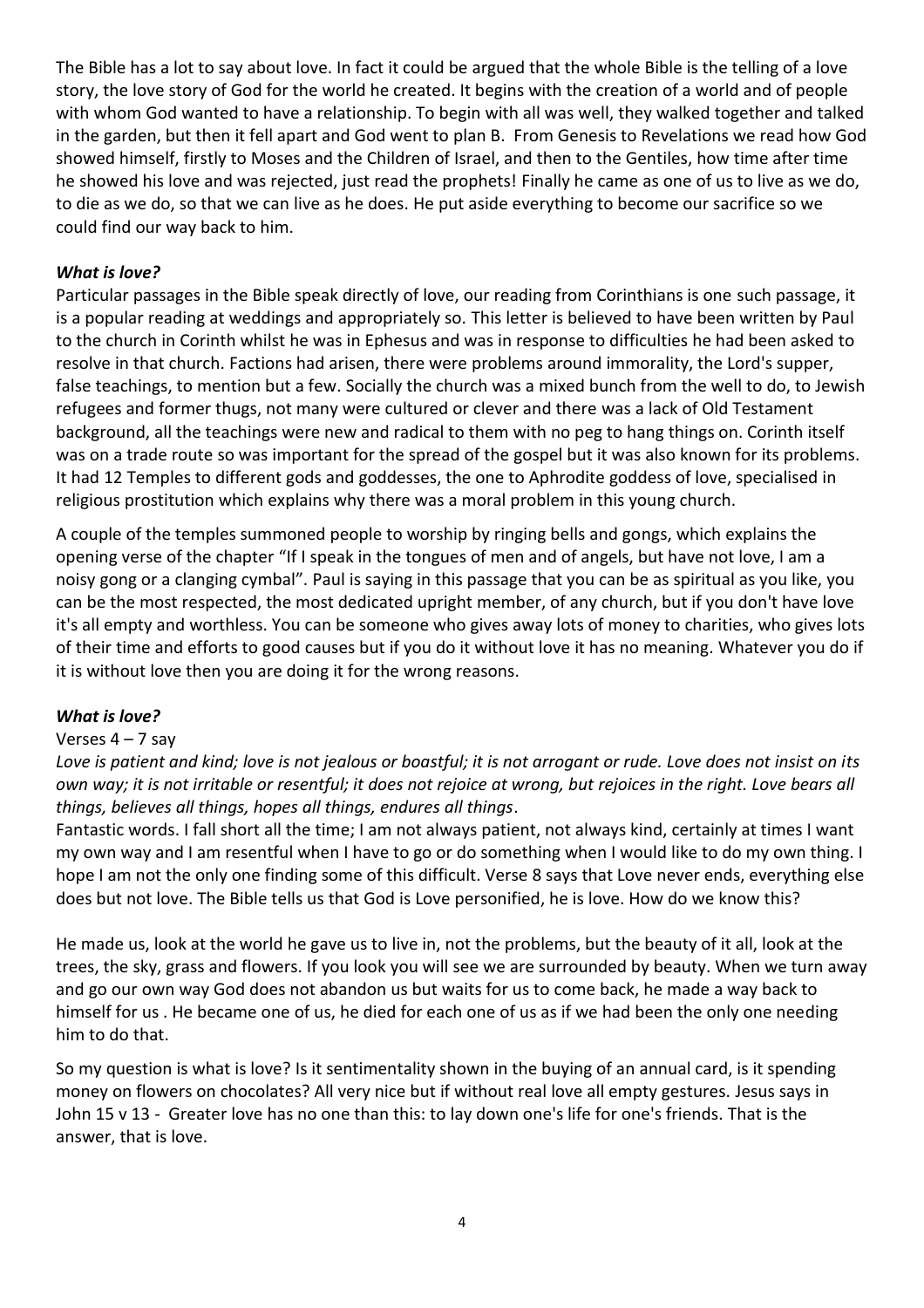# **StF 443 – Come let us sing of a wonderful love**

- 1) Come, let us sing of a wonderful love, Tender and true; Out of the heart of the Father above, Streaming to me and to you: Wonderful love Dwells in the heart of the Father above.
- 2) Jesus, the Saviour, this gospel to tell, Joyfully came; Came with the helpless and hopeless to dwell, Sharing their sorrow and shame; Seeking the lost, Saving, redeeming at measureless cost.

*Robert Walmsley CCL No. 515642*

- 3) Jesus is seeking the wanderers yet; Why do they roam? Love only waits to forgive and forget; Home, weary wanderer, home! Wonderful love Dwells in the heart of the Father above.
- 4) Come to my heart, O thou wonderful love, Come and abide, Lifting my life, till it rises above Envy and falsehood and pride, Seeking to be Lowly and humble, a learner of thee.

## **Prayers**

God who turns the world's values up-side-down, we think of our world where un-needed luxuries are sold with promises of increasing our feelings of self-worth. And we thank you that you love each one of us here and now, as we are.

God who turns the world's values up-side-down, we think of our world where beauty's secret, we are told, is hidden in a jar of face cream. And we thank you that beauty comes from within and is a reflection of your love for us.

God who turns the world's values up-side-down, we think of our world where love is shown by the size of the bouquet, or packaging of the chocolates. And we thank you that your love is shown in flesh and blood, community and stories.

God who turns the world's values up-side-down, forgive us when we look to the world to find our selfworth, forgive us when we value others, according to their looks, or their age, or their mobile phone. And we thank you that we receive your forgiveness and your love and hear you say to us, 'You are worth it'!

## **StF 693 – Beauty for brokenness**

- 1) Beauty for brokenness, hope for despair, Lord, in Your suffering world, this is our prayer. Bread for the children, justice, joy, peace, Sunrise to sunset Your kingdom increase.
- 2) Shelter for fragile lives, cures for their ills, Work for all people, trade for their skills. Land for the dispossessed, rights for the weak, Voices to plead the cause of those who can't speak.
- *Ch) God of the poor, friend of the weak, Give us compassion we pray, Melt our cold hearts, let tears fall like rain, Come change our love from a spark to a flame.*
- 3) Refuge from cruel wars, havens from fear, Cities for sanctuary freedoms to share. Peace to the killing fields, scorched earth to green, Christ for the bitterness, His cross for the pain.
- 4) Rest for the ravaged earth, oceans and streams, Plundered and poisoned, our future, our dreams. Lord, end our madness, carelessness, greed, Make us content with the things that we need.
- 5) Lighten our darkness, breathe on this flame Until Your justice burns brightly again; Until the nations learn of Your ways, Seek Your salvation and bring You their praise.

*Graham Kendrick © 1993 Make Way Music CCL No. 515642*